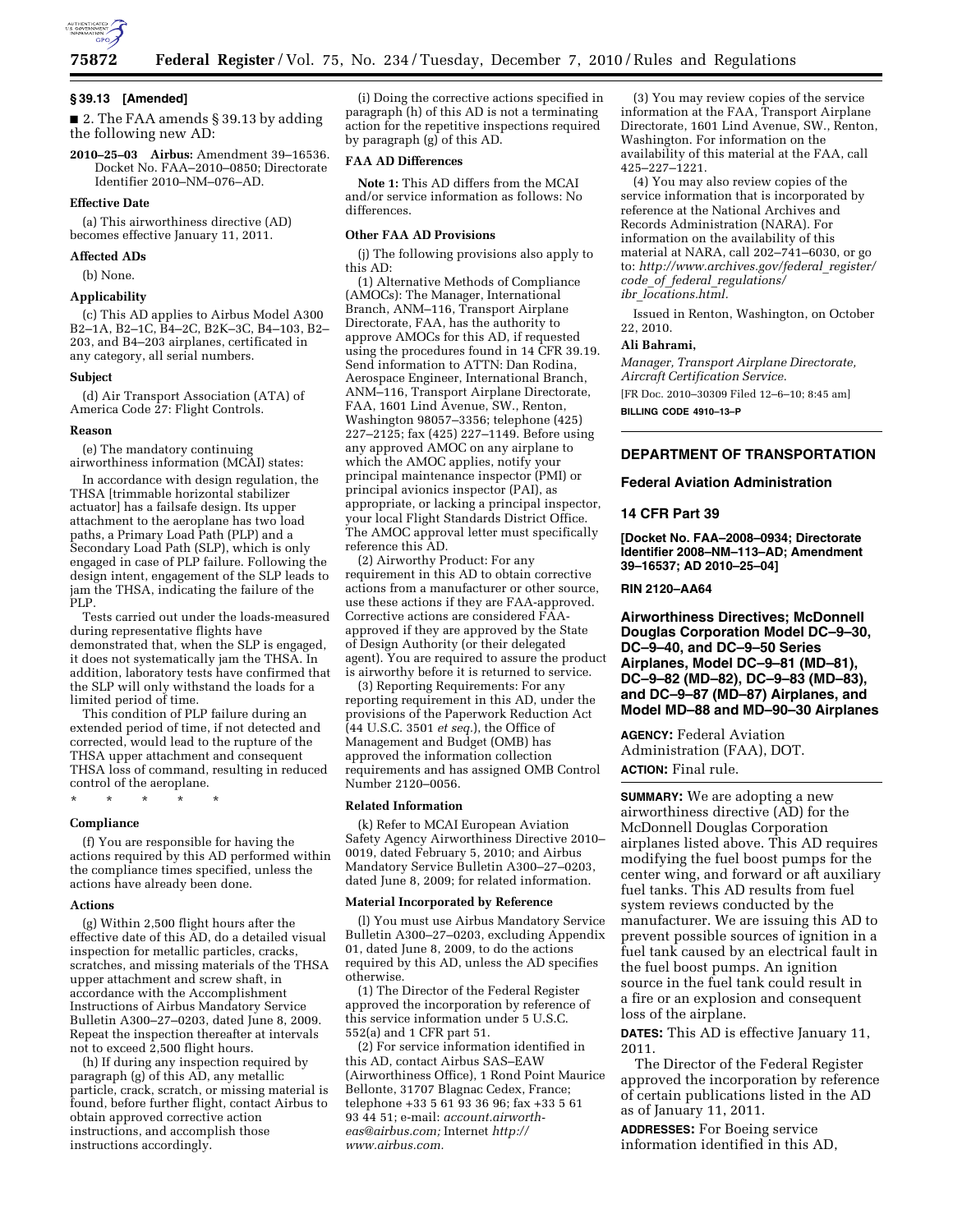contact Boeing Commercial Airplanes, Attention: Data & Services Management, 3855 Lakewood Boulevard, MC D800– 0019, Long Beach, California 90846– 0001; telephone 206–544–5000, extension 2; fax 206–766–5683; e-mail *[dse.boecom@boeing.com;](mailto:dse.boecom@boeing.com)* Internet *[https://www.myboeingfleet.com.](https://www.myboeingfleet.com)* For Argo-Tech service information identified in this AD, contact Argo-Tech Corporation, 23555 Euclid Avenue, Cleveland, Ohio 44117; telephone 216– 692–6000.

# **Examining the AD Docket**

You may examine the AD docket on the Internet at *[http://](http://www.regulations.gov)* 

*[www.regulations.gov;](http://www.regulations.gov)* or in person at the Docket Management Facility between 9 a.m. and 5 p.m., Monday through Friday, except Federal holidays. The AD docket contains this AD, the regulatory evaluation, any comments received, and other information. The address for the Docket Office (telephone 800–647–5527) is the Document Management Facility, U.S. Department of Transportation, Docket Operations, M–30, West Building Ground Floor, Room W12–140, 1200 New Jersey Avenue, SE., Washington, DC 20590.

**FOR FURTHER INFORMATION CONTACT:** Serj Harutunian, Aerospace Engineer, Propulsion Branch, ANM–140L, FAA, Los Angeles Aircraft Certification Office, 3960 Paramount Boulevard, Lakewood, California 90712–4137; telephone (562) 627–5254; fax (562) 627–5210.

## **SUPPLEMENTARY INFORMATION:**

#### **Discussion**

We issued a notice of proposed rulemaking (NPRM) to amend 14 CFR part 39 to include an airworthiness directive (AD) that would apply to certain McDonnell Douglas Model DC– 9–30, DC–9–40, and DC–9–50 series airplanes, Model DC–9–81 (MD–81), DC–9–82 (MD–82), DC–9–83 (MD–83), and DC–9–87 (MD–87) airplanes, and Model MD–88 and MD–90–30 airplanes. That NPRM was published in the **Federal Register** on August 29, 2008 (73 FR 50894). That NPRM proposed to require modifying the fuel boost pumps for the center wing, and forward or aft auxiliary fuel tanks.

## **Relevant Service Information**

We have reviewed Boeing Service Bulletins DC9–28–212 (for Model DC– 9–30, DC–9–40, and DC–9–50 series airplanes, and Model DC–9–81 (MD– 81), DC–9–82 (MD–82), DC–9–83 (MD– 83), DC–9–87 (MD–87), and MD–88 airplanes) and MD90–28–010 (for Model MD–90–30 airplanes), both Revision 1, both dated June 16, 2009. Revision 1 of

the Boeing service information makes minor updates and specifies that no additional work is necessary on airplanes changed in accordance with Boeing Service Bulletin DC9–28–212 or MD90–28–010, both dated February 22, 2008 (referred to in the proposed AD as the appropriate sources of service information for accomplishing the modification).

Boeing Service Bulletins DC9–28–212 and MD90–28–010, both Revision 1, both dated June 16, 2009, recommend concurrent accomplishment of the modification specified in Argo-Tech Service Bulletin 398000–28–2, Revision 1, dated December 2, 2008. Argo-Tech Service Bulletin 398000–28–2, dated November 8, 2007, was referred to in the proposed AD as the appropriate source of service information for accomplishing a concurrent modification of the fuel boost pumps.

We have revised paragraphs (c), (g), and (h) of this AD to reference Revision 1 of the applicable Boeing and Argo-Tech service information. We have also added a new paragraph (i) to this AD (and reidentified subsequent paragraphs) to give credit for actions done in accordance with the original issues of the Boeing and Argo-Tech service information.

## **Comments**

We gave the public the opportunity to participate in developing this AD. We considered the comments received.

## **Request for Alternative Method of Compliance (AMOC)**

American Airlines (AA) asks that we revise the modification requirements in the NPRM, and in lieu of the modification, a one-time inspection of each affected fuel boost pump be mandated to ensure that the stator lead wire is of proper length and positioned away from the pump rotor/shaft assembly. AA states that after operating the affected airplanes for over 24 years with over 75,000,000 flight hours in service, it has not found any chafing of the fuel pump lead wire during shop teardown.

We do not agree with the commenter's request. We have determined that a onetime inspection of the wiring leads would not be effective at preventing a single failure within the pump from creating an ignition source. Argo-Tech, the original equipment manufacturer (OEM), has reported two instances of lead wire contact with the rotor assembly, which could have resulted in chafing and energized rotor assembly. Therefore, the data provided by this commenter does not support the request to utilize one-time inspections in lieu of

the modifications required by this AD. We have not changed the AD in this regard.

## **Request for Risk Assessment**

The Air Transport Association (ATA) on behalf of its member AA recommends that we update our risk assessment in view of service data provided in the AA comments, in addition to the current fleet size and remaining service lives of the affected airplanes. ATA also suggests correcting the deficiencies noted in the service instructions (specified under 'Request to Revise Argo-Tech Service Information') and publishing a supplemental NPRM after those discrepancies are corrected.

AA asks that prior to issuing the AD we accomplish a risk assessment regarding fuel tank system safety that takes into account the number of Model DC–9, MD–80 and MD–90 airplanes estimated to be operating within the compliance times required by the AD. AA also asks for the projected operational life of these airplanes after the AD compliance date and wants the results of this risk assessment reported to Boeing and affected operators. AA states that, when the FAA evaluated these design reviews, it established four criteria intended to define the unsafe conditions associated with fuel tank systems that require corrective actions. AA adds that the percentage of operating time during which fuel tanks are exposed to flammable conditions is one of these criteria; the other three criteria address the failure types under evaluation. AA notes that the evaluation apparently did not take into consideration the number of Model DC– 9, MD–80 and MD–90 airplanes in operation.

We disagree with the commenters' request. Special Federal Aviation Regulation 88 (SFAR 88) resulted in design approval holder (DAH) evaluation of the fuel tank system design and identification of failures within the fuel tank system that could result in ignition sources. We evaluated the analyses provided by the DAH and determined that foreseeable single failures of the fuel pump could result in an ignition source. As a result, we determined that mandatory corrective action is needed to correct single failures that could result in an ignition source. SFAR 88—Mandatory Action Decision Criteria Memorandum, dated February 25, 2003, specifies SFAR 88 AD determination is based on unsafe condition evaluation criteria, including single failures that can result in a catastrophic failure. We have made no change to the AD in this regard.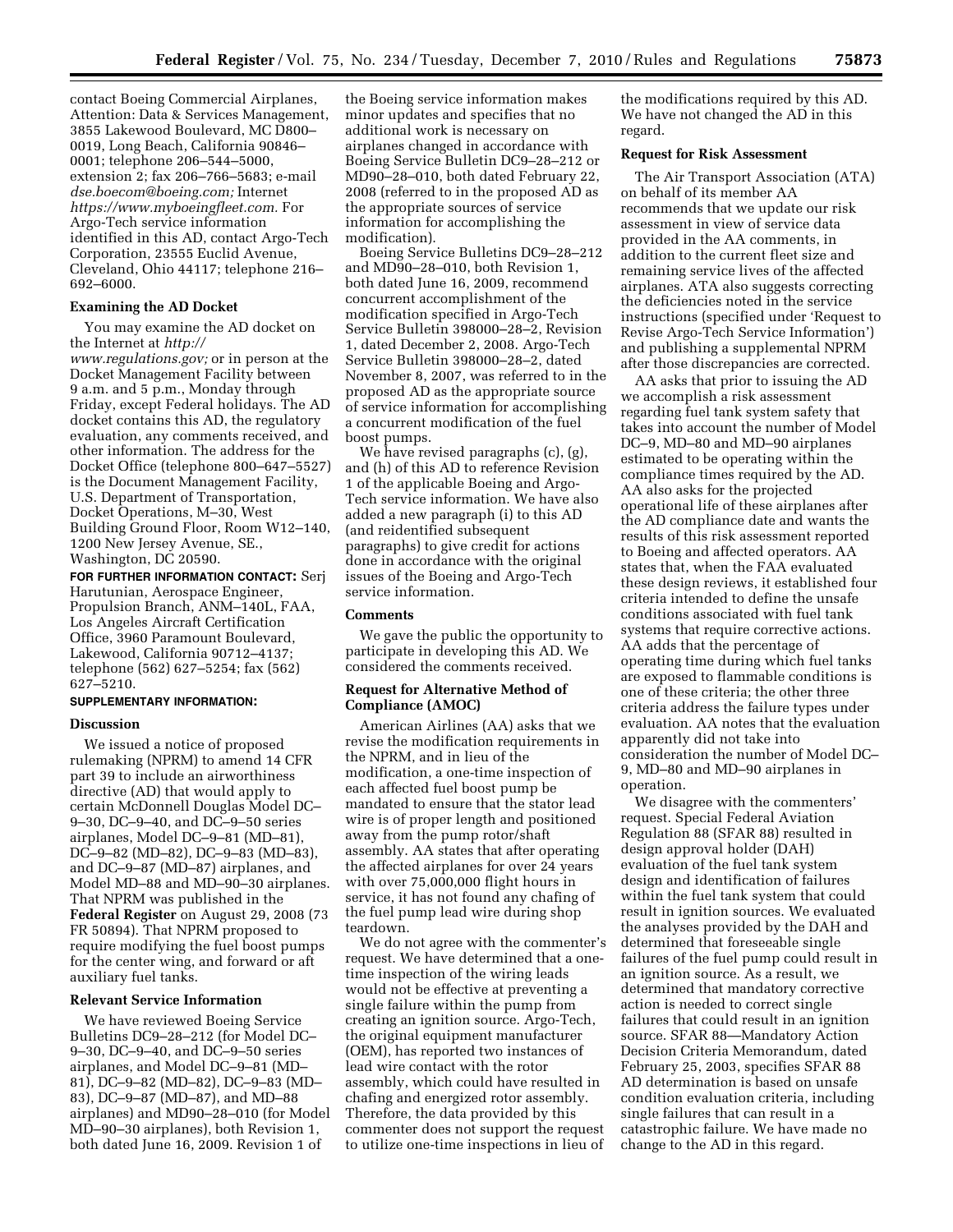# **Request To Change NPRM Requirements**

ATA, on behalf of its member AA, requests that we do not require a design change that is a reliability enhancement. AA requests that the NPRM requirement to replace the current pump connectors with gold-plated connector pins, as specified in the applicable service bulletins and NPRM, be changed. AA states that installation of gold-plated connector pins is not an SFAR 88 related design change intended for preventing an ignition source. AA adds that the installation of gold-plated pins is intended to improve the reliability of the connector interface. AA also notes that the cost to install gold-plated pins is \$1,352 per pump.

We acknowledge the commenter's concern and provide the following clarification. This AD does not require using gold-plated connector pins to install the pumps, although the Argo-Tech service information recommends installing the new pump assembly electrical connector using gold-plated connector pins; the accomplishment instructions do not specify that only gold-plated connector pins must be installed. Installation of gold-plated pins is a reliability improvement and is not identified as a design change solution to mitigate ignition source caused by an energized rotor assembly. Energized rotor assembly could result from chafing of fuel pump internal lead wires to the rotor assembly; therefore, we are not mandating the installation of gold-plated connector pins. We have made no change to the AD in this regard.

## **Request To Identify Additional Guidance**

AA asks that the NPRM refer to FAA Advisory Circular (AC) 20–62D, dated May 24, 1996, as guidance for acceptable, equivalent consumable materials and parts for use during modification of the fuel boost pumps in accordance with 14 CFR 43.13(c). AA states that the procedures in Argo-Tech Service Bulletin 398000–28–2 do not allow operators to use such materials. AA notes that in some cases it does not stock certain adhesives, conversion coatings, sealants, etc., due to supplier delivery issues, the identification of improved products, standardization efforts, and health and/or environmental issues. AA adds that it has identified acceptable, equivalent materials that meet or exceed the performance of the original materials; operation of the fleet depends on identifying and utilizing acceptable, equivalent materials for airplane maintenance. AA concludes

that AC 20–62D provides information and guidance for use in determining the quality, eligibility, and traceability of aeronautical parts and materials intended for installation on U.S. typecertificated products and to enable compliance with the applicable regulations. AA notes that this AC does not exclude ADs or other regulatory actions from its applicability, and contends that the guidance in this AC is applicable to the NPRM.

Although it is true that FAA AC 20– 62D, dated May 24, 1996, in general applies to owner/operator maintenance and repair practices in use prior to issuance of SFAR 88, we do not agree that this AD should refer to AC 20–62D as guidance. During development of SFAR 88 we received reports of ignition sources being created by lack of control of past maintenance and overhaul practices. We included a requirement that critical design configuration control limitation be defined by the DAH so that doing maintenance or overhaul would not inadvertently bypass safety critical design features of the fuel tank system. We have determined that past maintenance practices for fuel systems using the guidelines of AC 20–62D are not applicable to the fuel system type design changes mandated by SFAR 88. The requirements of this AD take precedence over the guidelines of AC 20–62D. The commenter suggested it has identified ''acceptable equivalent materials that that meet or exceed the performance of the original materials.'' The commenter must request AMOC approvals from the FAA for these materials. Therefore, we have made no change to the AD in this regard.

## **Request To Revise Argo-Tech Service Information**

AA asks that we direct Argo-Tech to revise Argo-Tech Service Bulletin 398000–28–2, dated November 8, 2007, to include the following specific tolerances to avoid potential AD enforcement issues for AA and other operators.

• Include an appropriate minimum radius for the noted dimension in Figure 1, ''Machining Mask,'' of that Argo-Tech service bulletin. AA notes that it does not have a tolerance call-out on the 1.25 diameter drill or cut-through dimension.

• Include an appropriate minimum radius in Figure 2, ''Housing Machine Details,'' of that Argo-Tech service bulletin. AA notes that it does not have a minimum dimension for the ''R 0.010 Max'' radius dimension. AA adds that some amount of radius (greater than R 0.000) is necessary at the locations shown; therefore the minimum radius should be specified.

• Include an appropriate maximum dimension in Step 3.D.16 of that Argo-Tech service bulletin which specifies ''Etch wire insulation of 4 stator lead wires and ground lead wire ends a minimum of 0.75 inch (19 mm) using Teflon etchant (Tetra-Etch).'' AA infers that there is a corresponding maximum dimension for this task.

• Correct and clarify Step 3.D.17 of that Argo-Tech service bulletin, which specifies "Strip  $0.25 +/- 0.625$  inch." AA notes that the tolerance for this dimension is greater than the nominal dimension. AA adds that it is not common practice to have .XXX tolerance on .XX dimension.

• Include appropriate dimension for Step 3.D.19 of that Argo-Tech service bulletin which specifies "1 inch (25) mm) maximum exposed lead wire length permissible at connector end after potting.'' AA infers that there is a corresponding minimum dimension to adhere to for this task.

• Include an appropriate tolerance for Step 3.D.21 of that Argo-Tech service bulletin which specifies ''Lead wires must exit potting cup at 45 degree angle.'' AA requests the following additional changes:

• Allow "industry accepted" alternative methods of compliance for part reidentification (including vibroetch, if acceptable) and permanent marker (Sharpie). AA notes that Step 3.D.31 of that Argo-Tech service bulletin specifies ''Ink stamp new stator and housing assembly part number (219980– 1) on stator and housing assembly.'' AA adds that many repair stations and operators (including AA) do not reidentify parts using ink stamps; an ink stamp identification process would typically be used by a type certificate holder (TCH) or OEM, but not by an operator. AA states that there are many acceptable ''industry standard'' methods for reidentification of parts, including vibro-etch (for "non-fatigue" critical parts) and permanent marker (Sharpie).

• Remove the type of material specified on page 5, paragraph C.(2) of that Argo-Tech service bulletin, ''Parts and Material Supplied by the Operator'' which references ''Primer, Yellow, Zinc Chromate, P/N TT–P–1757.'' AA notes that the reference to this material should be removed because it is not called out in the Accomplishment Instructions of that Argo-Tech service bulletin. AA adds that this material is called out in the component maintenance manual (CMM 28–20–6), but only for protecting pins used in the Volute assembly, which is not affected by the NPRM. AA states that this product is a known carcinogen and many operators (including AA) and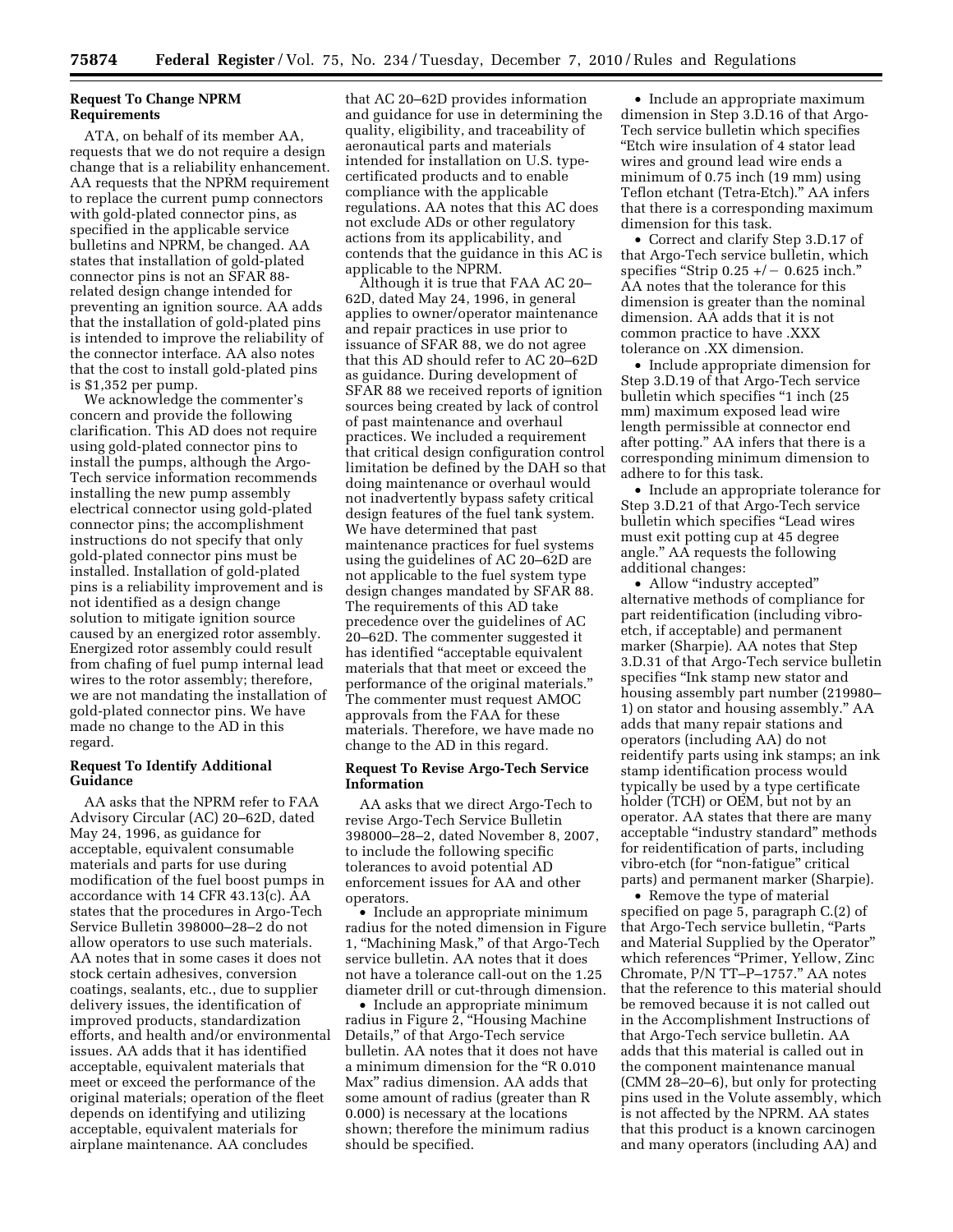repair stations have removed it from inventory.

We acknowledge the inconsistencies in Argo-Tech Service Bulletin 398000– 28–2, dated November 8, 2007, as noted above by the commenter. As specified under ''Explanation of Relevant Service Information,'' above, Argo-Tech has revised the subject service bulletin to provide clarification and address all of the inconsistencies noted. We have revised this AD to refer to the revised Argo-Tech service bulletin.

AA also requests that there be a change in the language in Step 3.D.18 of Argo-Tech Service Bulletin 398000–28– 2, dated November 8, 2007, which specifies ''Solder leads to receptacle connector (50) per MIL–STD–2000 \*\*\*'' to read ''Solder leads to receptacle connector (50) per MIL–STD– 2000 (or equivalent procedure).'' AA notes that in some cases it utilizes internal process specifications to accomplish the equivalent of industry standard processes. AA adds that its Material and Process Specification P17– 1 STD–2000 provides soldering processes equivalent to MIL–STD–2000.

We do not agree that the language in Step 3.D.18 of that Argo-Tech service bulletin should be changed. The process specified reflects the pump design standard as qualified by Boeing and Argo-Tech, and certified by the FAA in accordance with Boeing compliance data. In addition, the process is CDCCL controlled in the associated fuel pump component maintenance manual. Argo-Tech has revised Argo-Tech Service Bulletin 398000–28–2 to provide clarification for the language in Step 3.D.18 of that service bulletin.

In addition, AA points out that page 5, paragraph C.(2) of that Argo-Tech service bulletin specifies in ''Parts and Material Supplied by the Operator'' under ''Curing Agent, Epoxy Resin, P/N Versamid 125'' that ''EPI–CURE–3125'' is equivalent to "Versamid 125." AA notes that the specified curing agent is no longer procurable under the name "Versamid 125," and according to its purchasing department ''EPI–CURE 3125'' is the same product. AA asks that this clarification be included.

We do not agree that the requested clarification should be included in that Argo-Tech service bulletin. Argo-Tech continues to use and procure Versamid 125, which is also a CDCCL-controlled consumable in the associated fuel pump component maintenance manual. We have made no change to the AD in this regard.

## **Request To Revise Boeing Service Information**

AA asks that we direct Boeing to revise Boeing Service Bulletins DC9– 28–212 and MD90–28–010, both dated February 22, 2008, to accurately depict the physical boundaries of the center wing tank. AA states that page 7 of Boeing Service Bulletin DC9–28–212 illustrates a typical "twinjet" airplane and shows the correct locations of the forward and aft auxiliary tanks for Model DC–9 and MD–80 airplanes. AA notes that the center wing tank is not illustrated properly because the drawing points to what appears to be a small access panel on the right wing. AA adds that past experience indicates that service bulletin illustrations can often be inconsistent with the configuration of the actual airplanes, engines, or components. AA indicates that this issue was found during an FAA audit of ADs on Model MD–80 fleet in April 2008; the findings indicated that some of the illustrations used to conduct the audit did not accurately reflect the production or post-production configuration of the airplane affected by the AD.

We do not agree with the commenter. As specified under "Explanation of Relevant Service Information,'' above, Boeing has revised the Boeing service bulletins referred to in the NPRM. However, per the Boeing type design and maintenance manual data, the center wing tank pumps and access door are located on the right wing, not the left, as inferred by the commenter. Therefore, we have made no change to the AD in this regard.

## **Request To Revise Certain Sections in the Argo-Tech Service Information**

AA asks that we direct Argo-Tech to revise the illustrations in the figures depicted in the stator and housing assembly modification procedure in Argo-Tech Service Bulletin 398000–28– 2, dated November 8, 2007, to include the following note:

**Note:** The configuration illustrated in this figure is for reference only, and may vary from the operator's configuration. Any discrepancies between the illustration and the operator's configuration do not necessarily constitute non-compliance with the requirements of this SB.

AA adds that past experience indicates that service bulletin illustrations can often be inconsistent with the configuration of the actual airplane, engine, or components. AA notes that this issue was brought to light during an FAA audit of ADs on the Model MD–80 fleet in April 2008; the findings indicated that some of the

illustrations used to conduct the audit did not accurately reflect the production or post-production configuration of the airplane affected by the AD. AA adds that the FAA claimed these discrepancies were findings of noncompliance.

We do not agree with the commenter. The figures included in that Argo-Tech service bulletin reflect the pump design standard qualified by Boeing and Argo-Tech and certified by the FAA in accordance with Boeing compliance data. A review of that Argo-Tech service bulletin shows that none of the figures contain "reference only" information; therefore, it would not be consistent to label some parts of the figures and not others. Including a ''reference only'' note may allow an obvious part discrepancy to escape further scrutiny. Therefore, we have made no change to the AD in this regard.

AA also asks that we direct Argo-Tech to revise Figure 2 [''Housing Machining Details''] of that Argo-Tech service bulletin, to include the following note regarding deviations:

**Note:** Deviations to the requirements of Argo-Tech SB 398000–28–2 that are reviewed and approved in writing by Argo-Tech are considered FAA-approved Alternative Means of Compliance (AMOCs) to the requirements of this AD.

AA states that, Figure 2 includes specific machining dimensions for the housing; during the process of machining and inspecting parts in its shops, it occasionally finds discrepancies between the dimensional specifications contained in the repair or modification procedures and the actual measured dimensions on the part. AA adds that in these cases, it contacts the TCH or the OEM, as applicable, to request and obtain technical concurrence to deviate from dimensional specifications. AA notes that since that Argo-Tech service bulletin is a subject of the NPRM, it would also need to request and obtain an AMOC approval for this deviation. AA concludes that if the published AD has provisions to allow the OEM to review, disposition, and approve minor deviations to the dimensional specifications contained in that Argo-Tech service bulletin, it would alleviate the need for operators to request individual AMOC approvals from the FAA for these deviations.

We do not agree with the commenter. Dimensional tolerances, as provided by the OEM, must be maintained to make sure a part is within the design specification limits and is maintained and operated in accordance with the instructions for continued airworthiness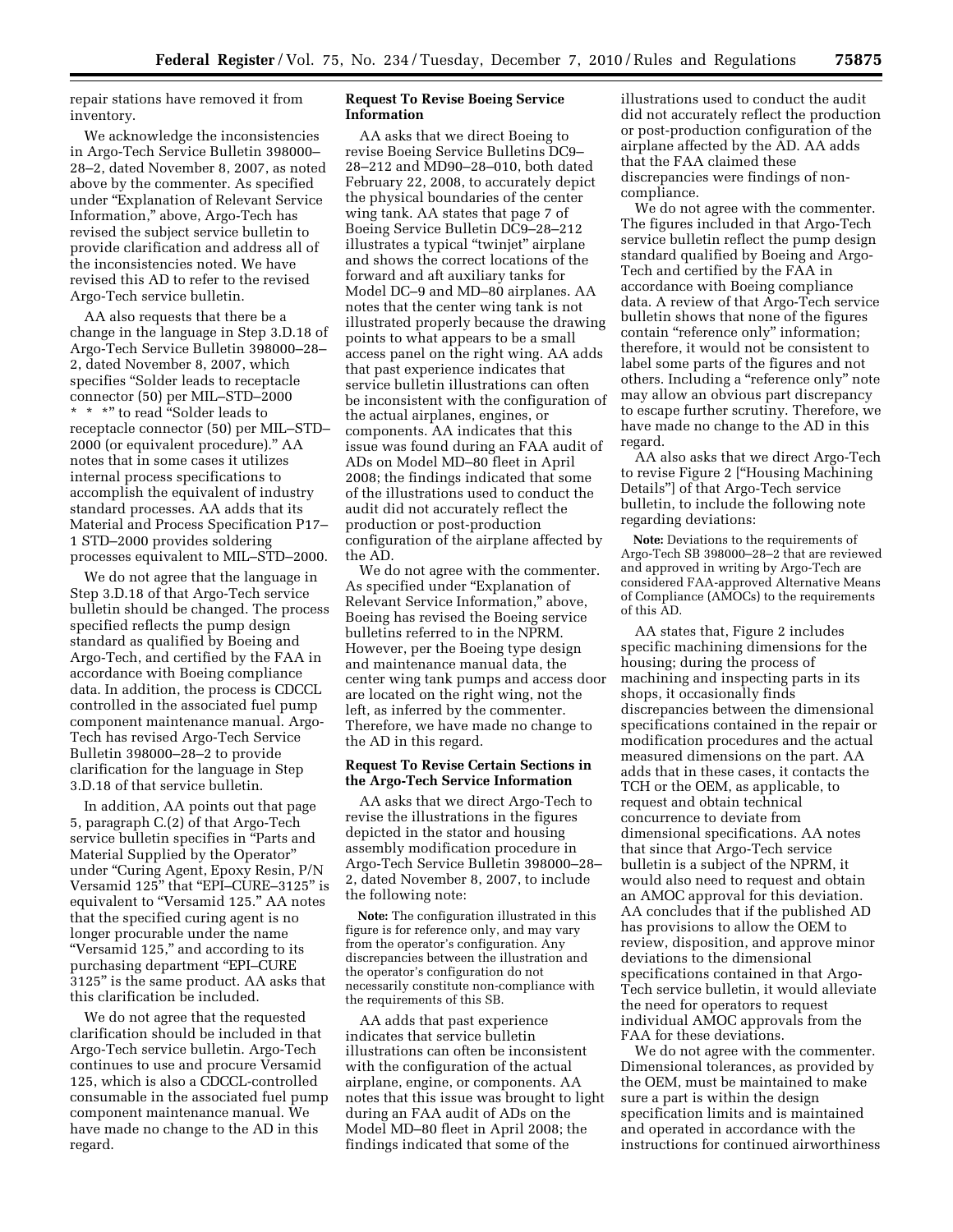(ICA) of the certificated product. Any deviations must be reviewed and approved; therefore, we can not preapprove an AMOC procedure for addressing all future unforeseeable quality issues in any AD. We have made no change to the AD in this regard.

# **Request To Include Revisions to Component Maintenance Manual (CMM)**

AA asks that we direct Argo-Tech to revise any references to CMM 28–20–6 to include ''Revision 6,'' which is the mandated revision level specified in related rulemaking (AD 2008–11–15). AA states that paragraphs 1.K.1 and L. of Argo-Tech Service Bulletin 398000– 28–2, dated November 8, 2007, list ''Component Maintenance Manual 28– 20–6'' with no revision level specified, and there are several references to "CMM" in paragraph 3.,

''Accomplishment Instructions,'' with no revision level specified. AA adds that, to ensure consistency and strict legal compliance in regard to work accomplished on the subject fuel boost pumps (and volutes), that Argo-Tech service bulletin should specify that all work be done in accordance with CMM 28–20–6, Revision 6.

We do not agree with the commenter. The CMM revision level is not specified in that Argo-Tech service bulletin since the special compliance item (SCI) is the controlling critical design configuration control limitation (CDCCL) definition document, so the need for AMOCs related to CMM revisions is not an issue. The compliance time in this AD is 5 years, and the CMM could be revised several times during that period. Specifying the CMM revision level in Argo-Tech Service Bulletin 398000–28– 2 would necessitate revising both the Argo-Tech and Boeing service bulletins after every revision of the CMM, which would require operators to request an AMOC for each Boeing service bulletin revision. In light of these facts, we have made no change to the AD.

# **Request To Clarify Certain Actions in Paragraph (g)**

Northwest Airlines (NWA) agrees with the intent of the NPRM. NWA asks that we include a clarification in paragraph (f) of the NPRM that excludes post-production removal of an auxiliary fuel tank to release operators from doing actions in the Boeing service information that no longer apply. NWA states that this would prevent the need for an AMOC request.

We agree with the commenter. The actions required by paragraph (g) of this AD (referred to as paragraph (f) in the NPRM) do not apply to certain

airplanes; therefore, we have clarified the language in paragraph (g) to specify that, for airplanes on which the auxiliary fuel tanks have been removed, the actions do not apply.

# **Request To Clarify Unsafe Condition**

Boeing asks that we clarify the description of the unsafe condition to note that the potential fuel tank ignition source, an energized fuel pump rotor assembly, is not caused by uncommanded or dry operation of the fuel boost pumps. Boeing states that uncommanded running of a fuel pump results from failures in its command and control electrical circuit and does not contribute to development of an energized rotor assembly condition. Boeing adds that a fuel pump inlet exposed to the ullage (dry operation of a fuel pump) is a necessary condition for propagation of an ignition source into the fuel tank, but does not contribute to development of an energized rotor assembly condition.

We agree with the commenter for the reasons provided. We have changed the description of the unsafe condition accordingly.

## **Request To Revise Costs of Compliance Section**

AA asks that we incorporate more accurate labor estimates. AA states that for Group 1, Configurations 1 and 2, the NPRM specifies 1 work hour for a total cost per product of between \$1,550 and \$16,118. AA notes that the cost impact estimates do not take into account the cost to accomplish the modification in the shop. AA adds that for those airplanes the estimate should be 9 work hours at an average rate of \$90 per work hour; for a total cost of \$2,385 and \$2,940 for parts per MD–82 airplane. Total labor and parts cost would be \$5,325 per MD–82 airplane. AA concludes that the total fleet cost would be \$1,262,025.

AA also states that for Group 3, Configurations 1 and 2, the NPRM specifies 3 work hours for a total cost per product of between \$1,710 and \$16,278. AA notes that the cost impact estimates do not take into account the cost to accomplish the modification in the shop. AA adds that for those airplanes the estimate should be 27 work hours at an average labor rate of \$90 per work hour, for a total cost of \$2,430 and \$8,820 for parts per MD–83 airplane. AA concludes that the total fleet cost would be \$1,035,000.

After considering the data presented by commenter, we agree that the number of work hours required is higher than our previous estimate, although not as high as provided by the commenter.

Depending on operator's capabilities to change (modify and reinstall) a pump we have provided two estimates; a minimum and a maximum cost per airplane. The minimum cost represents the cost for operators who have repair shop resources and the capability to modify a pump and reinstall it. The maximum cost represents the cost for operators who choose to replace the pump with an OEM pump. The total labor hours to change (modify and reinstall) a pump by operators is approximately 7 hours. The total labor hours for replacing a pump with an OEM pump is approximately 3 hours. Depending on airplane grouping, there may be a minimum of 2 pumps or as many as 6 pumps per airplane. The cost impact information, below, has been revised to add a second table to indicate this higher amount.

## **Explanation of Change to Applicability**

We have changed the applicability in this AD to identify model designations as published in the most recent type certificate data sheet for the affected models.

## **Explanation of Additional Paragraph in the AD**

We have added a new paragraph (e) to this AD to provide the Air Transport Association (ATA) of America subject code 28; Fuel. This code is added to make this AD parallel with other new AD actions. We have reidentified subsequent paragraphs accordingly.

## **Conclusion**

We reviewed the relevant data, considered the comments received, and determined that air safety and the public interest require adopting the AD with the changes described previously. We also determined that these changes will not increase the economic burden on any operator or increase the scope of the AD.

# **Explanation of Change to Costs of Compliance**

Since issuance of the NPRM, we have increased the labor rate in the Costs of Compliance from \$80 per work hour to \$85 per work hour. The Costs of Compliance information, below, reflects this increase in the specified hourly labor rate.

#### **Costs of Compliance**

We estimate that this AD affects 804 airplanes of U.S. registry. The following table provides the estimated costs for U.S. operators to comply with the modification specified in this AD.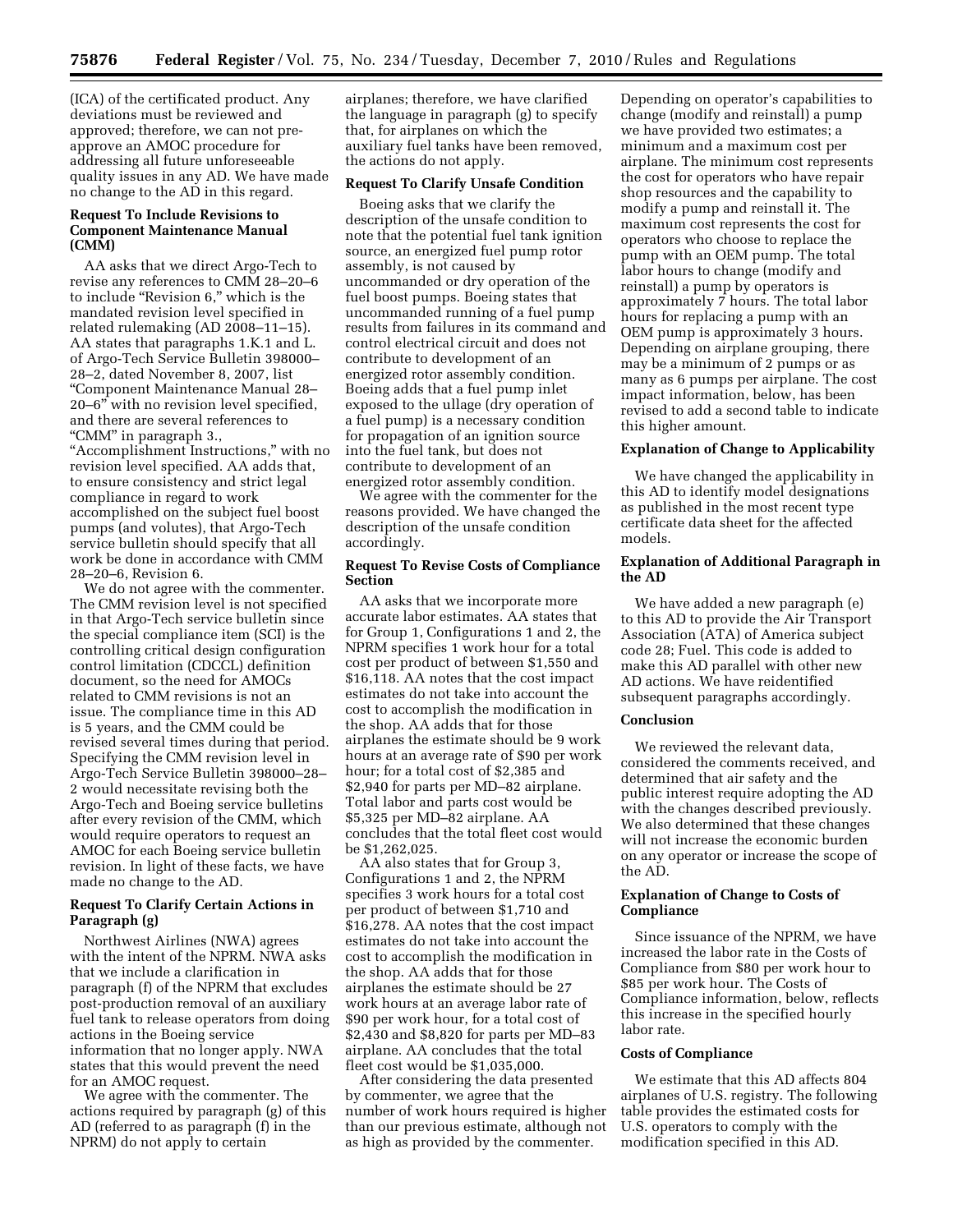# ESTIMATED COSTS

| Airplane group-<br>number of pumps                    | Configuration | Work hours                                  | Average<br>labor rate<br>per hour | Parts                                                                                 | Cost per product                                                                |
|-------------------------------------------------------|---------------|---------------------------------------------|-----------------------------------|---------------------------------------------------------------------------------------|---------------------------------------------------------------------------------|
| Group 1-2 pumps<br>Group 1-2 pumps<br>Group 3-6 pumps |               | / per pump  '<br>3 per pump !<br>7 per pump | \$85<br>85<br>85 I                | Between \$1,470 and \$7,600<br>\$16,038 (per new pump)<br>Between \$1,470 and \$7,600 | Between \$4,130 and \$16,390.<br>\$32.586.<br>Between \$12,390 and<br>\$49.170. |
| Group 3-6 pumps                                       |               | 3 per pump                                  | 85                                | \$16,038 (per new pump)                                                               | \$97,758.                                                                       |

\* **Note:** For Group 2, 4, 5, 6, and 7 airplanes, the costs are calculated by the number of pumps per airplane; the range in the table above includes the fewest to the greatest number of pumps per airplane. Group 2, 4, 5, 6, and 7 airplanes are included in that range.

# **Authority for This Rulemaking**

Title 49 of the United States Code specifies the FAA's authority to issue rules on aviation safety. Subtitle I, section 106, describes the authority of the FAA Administrator. ''Subtitle VII: Aviation Programs,'' describes in more detail the scope of the Agency's authority.

We are issuing this rulemaking under the authority described in ''Subtitle VII, Part A, Subpart III, Section 44701: General requirements.'' Under that section, Congress charges the FAA with promoting safe flight of civil aircraft in air commerce by prescribing regulations for practices, methods, and procedures the Administrator finds necessary for safety in air commerce. This regulation is within the scope of that authority because it addresses an unsafe condition that is likely to exist or develop on products identified in this rulemaking action.

## **Regulatory Findings**

This AD will not have federalism implications under Executive Order 13132. This AD will not have a substantial direct effect on the States, on the relationship between the national government and the States, or on the distribution of power and responsibilities among the various levels of government.

For the reasons discussed above, I certify that this AD:

(1) Is not a ''significant regulatory action'' under Executive Order 12866,

(2) Is not a ''significant rule'' under DOT Regulatory Policies and Procedures (44 FR 11034, February 26, 1979), and

(3) Will not have a significant economic impact, positive or negative, on a substantial number of small entities under the criteria of the Regulatory Flexibility Act.

You can find our regulatory evaluation and the estimated costs of compliance in the AD Docket.

## **List of Subjects in 14 CFR Part 39**

Air transportation, Aircraft, Aviation safety, Incorporation by reference, Safety.

## **Adoption of the Amendment**

■ Accordingly, under the authority delegated to me by the Administrator, the FAA amends 14 CFR part 39 as follows:

# **PART 39—AIRWORTHINESS DIRECTIVES**

■ 1. The authority citation for part 39 continues to read as follows:

**Authority:** 49 U.S.C. 106(g), 40113, 44701.

# **§ 39.13 [Amended]**

■ 2. The FAA amends § 39.13 by adding the following new AD:

**2010–25–04 McDonnell Douglas Corporation:** Amendment 39–16537. Docket No. FAA–2008–0934; Directorate Identifier 2008–NM–113–AD.

#### **Effective Date**

(a) This airworthiness directive (AD) is effective January 11, 2011.

# **Affected ADs**

(b) None.

# **Applicability**

(c) This AD applies to McDonnell Douglas Corporation Model DC–9–31, DC–9–32, DC– 9–32 (VC–9C), DC–9–32F, DC–9–32F (C–9A, C–9B), DC–9–33F, DC–9–34, DC–9–34F, DC– 9–41, DC–9–51, DC–9–81 (MD–81), DC–9–82 (MD–82), DC–9–83 (MD–83), and DC–9–87 (MD–87), MD–88, and MD–90–30 airplanes; certificated in any category; as identified in Boeing Service Bulletins DC9–28–212 and MD90–28–010, both Revision 1, both dated June 16, 2009.

# **Unsafe Condition**

(d) This AD results from fuel system reviews conducted by the manufacturer. We

## TABLE 1—CREDIT SERVICE INFORMATION

are issuing this AD to prevent possible sources of ignition in a fuel tank caused by an electrical fault in the fuel boost pumps. An ignition source in the fuel tank could result in a fire or an explosion and consequent loss of the airplane.

#### **Subject**

(e) Air Transport Association (ATA) of America Code 28: Fuel.

#### **Compliance**

(f) Comply with this AD within the compliance times specified, unless already done.

## **Modification**

(g) Within 60 months after the effective date of this AD: Modify the fuel boost pumps for the center wing, and forward or aft auxiliary fuel tanks, as applicable, by doing all the applicable actions specified in the Accomplishment Instructions of Boeing Service Bulletins DC9–28–212 (for Model DC–9–30, DC–9–40, and DC–9–50 series airplanes); and Model DC–9–81 (MD–81), DC–9–82 (MD–82), DC–9–83 (MD–83), DC– 9–87 (MD–87), and MD–88 airplanes) and MD90–28–010 (for Model MD–90–30 airplanes), both Revision 1, both dated June 16, 2009. For airplanes on which the auxiliary fuel tanks have been removed before the effective date of this AD, the actions for the auxiliary fuel tanks specified in this paragraph are not required.

## **Prior or Concurrent Action**

(h) Prior to or concurrently with accomplishing the modification required by paragraph (g) of this AD: Do the modification specified in Argo-Tech Service Bulletin 398000–28–2, Revision 1, dated December 2, 2008.

#### **Credit for Actions Done In Accordance With Previous Issue of the Service Information**

(i) Actions done before the effective date of this AD in accordance with the service information identified in Table 1 of this AD are acceptable for compliance with the corresponding requirements of paragraphs (g) and (h) of this AD.

|                                                      | Date                   |
|------------------------------------------------------|------------------------|
| Argo<br>.<br>Ook<br>Bulletin<br>VICE<br>56 H<br>---- | $200^{-7}$<br>NOV<br>. |